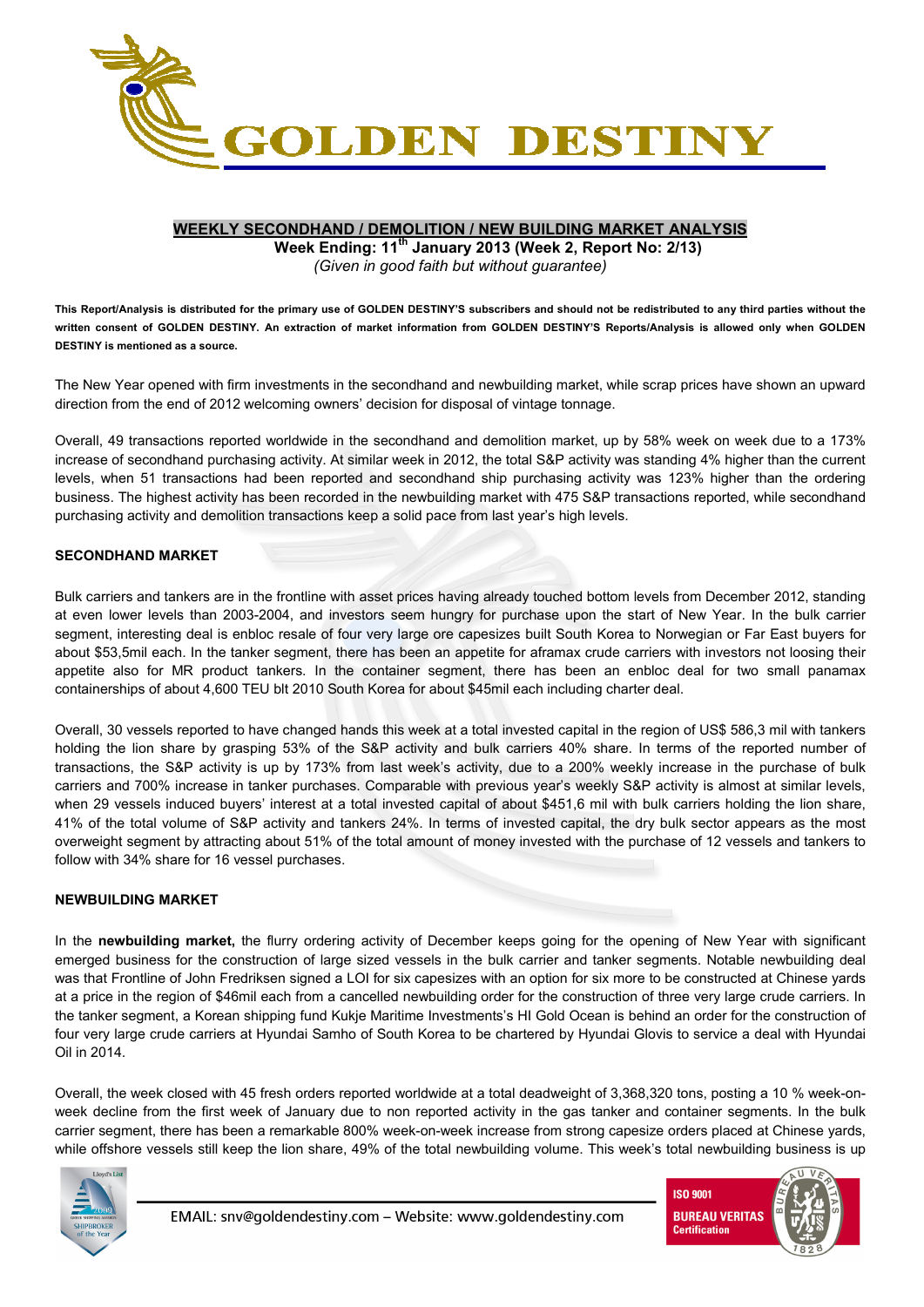by 246% from similar week's closing in 2012, when 13 fresh orders had been reported, 2 for bulkers, 5 for tankers, 1 liner, 2 passenger/cruises and 3 special projects. In terms of invested capital, the total amount of money invested is estimated in the region of more than \$1,34bn, 25 newbuidling deals reported at an undisclosed contract price, with a hefty amount invested in the construction of capesize and very large crude carrier newbuildings.

In the **bulk carrier** segment, Chinese Shipbuilder Nantong Cosco KHI has won a new order for two ultramax bulkers of 61,000 dwt from a compatriot shipowner, Jiangsu Ocean Shipping with delivery during the first half of 2014. The newbuilding price is estimated in the region of \$25mil each. In addition, Oldendorff Carriers of Germany is said to have booked two 61,000dwt bulkers at Nantong Cosco KHI for delivery at the end of 2014, including an option of two more vessels, at a price of about \$24-\$25mil per vessel.

In the capesize segement, Frontline of Norway and Thenamaris of Greece have placed firm contracts, while South Korea's biggest shipping companies have organized themselves into consortia to build nine capesize bulkers with a value of 1,8 trillion won (\$1,6 bn). The ships would service coal cargoes to Korea Electric Power Corp and the successful consortium will be obliged to build the ships in compatriot yards.

In the **tanker** segment, Hyundai Samho HI has won an order for four very large crude carriers of 320,000dwt from South Korean shipping fund, Kukje Maritime Investment Corp, at a price in the region of \$100 mil each for delivery from 2014. The vessels will be chartered to South Korean Hyundai Glovis to service a consecutive voyage contract with Hyundai Oil from 2014. In the suezmax, Venezuelan energy major PDVSA is said to be planning a suemaz newbuilding following the order of BP Shipping in order to exploit the low newbuilding costs.

In the **gas tanker** segment, China Shipping Group and Japan's Mitsui OSK Lines are said to be in final talks with Chinese shipbuilders for the construction of eight LNG carriers of a total value of more than \$1,5bn.

In the small LNG segments, energy major Shell is in discussions with shipyards in South Korea and Japan to build a series of small LNG carriers of around 30,000 cbm in a partnership with Russian shipowner Sovcomflot. In addition, Jiangnan Shipyard of China is under process to seal the construction of one or two 30,000cbm LNG vessels for domestic player, CNOOC Energy and Technology Services.

In the **container** segment, Hyundai HI of South Korea may win an order to built five ultra large containerships of 14,100TEU for Canadian shipowner, Seaspan, to be chartered to Taiwan's Yang Ming Marine Transport for \$46,000/day for 10 years. The vessels are said to cost \$110mil each with delivery from late 2015.

#### **DEMOLITION MARKET**

In the demolition market, Bangladesh, China and India appear strong few days after New Year with business going on and scrap prices giving signs for firmer levels. Bulk carriers and containers are in the frontline for disposal with shipping players tend to follow the record levels of "2012" demolition activity. China becomes a serious competitor to the Indian subcontinent region with prices at levels near \$400/ldt and scrap prices in India and Bangladesh are now surpassing levels of \$400/ldt for dry/general cargo. Remarkable demolition transactions are seen in the container segment with India offering extremely strong levels. Container vessel M/V "IRENESE DREAM" with ldt of 12,135 tons fetched \$463/ldt in India, including bunkers. Chinese shiprecyclers have also strengthened their position on the back of improving steel prices and need for importing additional vessels before the start up of Chinese New Year.

The week ended with 19 vessels reported to have been headed to the scrap yards of total deadweight 975,406 tons. In terms of the reported number of transactions, the demolition activity has been marked with a 5% week-on-week decline, due to 75% lower volume of demolition transactions in the tanker segment, whereas there has been a 15% increase regarding the total deadweight sent for scrap due to the disposal of 3 capesize bulkers and 1 aframax tanker. Bangladesh won 6 of the 19 total demolition transactions taking the leading position from India, which is reported to have won 3 deals. At a similar week in 2012, demolition activity was up by 16% from the current levels, in terms of the reported number of transactions, 22 vessels had been reported for scrap of total deadweight 788,248 tons with bulk carriers grasping 45% of the total number of vessels sent for disposal. India and Pakistan had been offering \$450-\$455/ldt for dry and \$480-\$485/ldt for wet cargo.